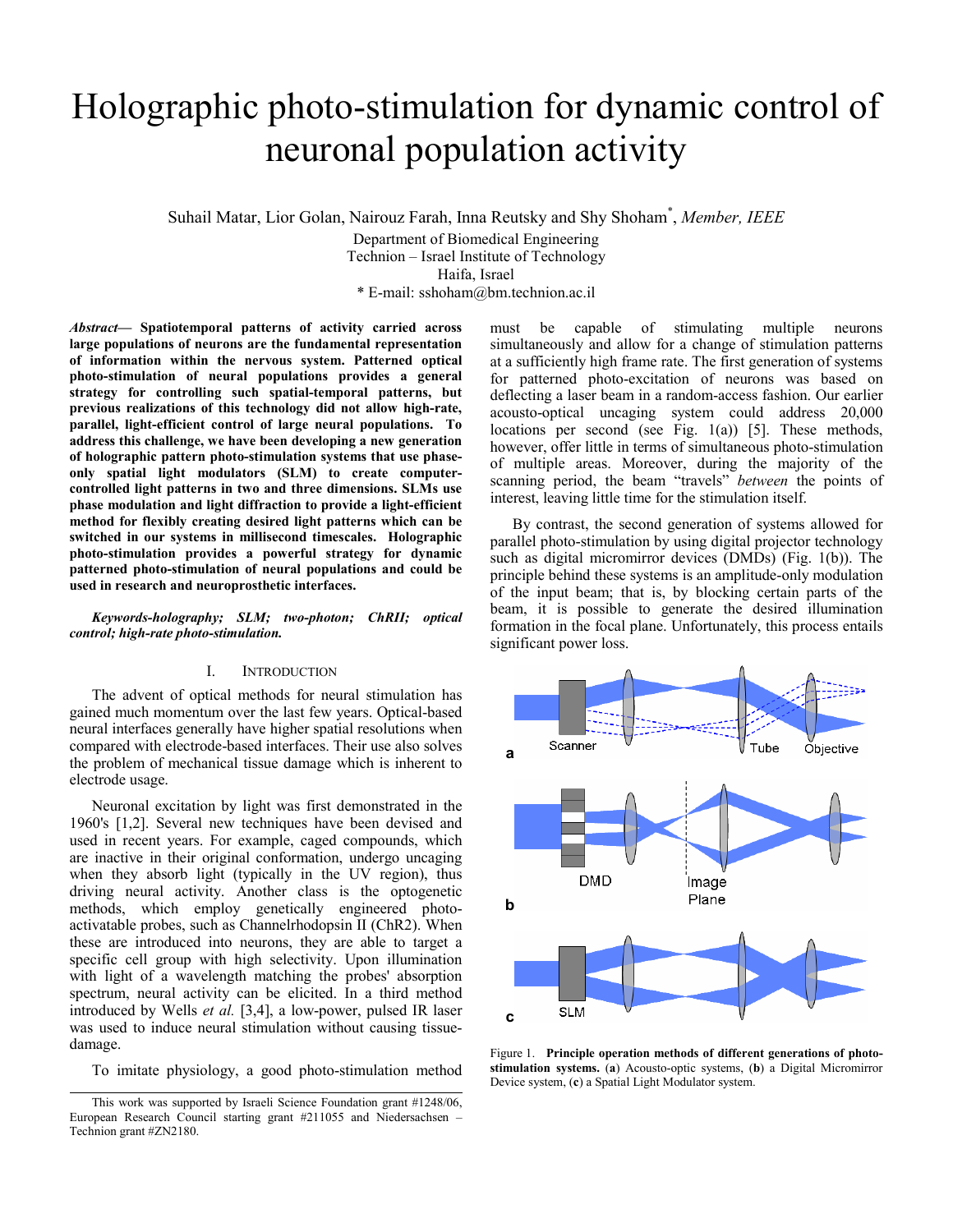We present here the third generation of systems, based on Spatial Light Modulators (SLMs) (Fig. 1(c)). An SLM is a liquid-crystal device which acts as a wavefront modulator. Essentially, it is a pixelized retardation plate, with each pixel imposing a user-controlled retardation. By modulating only the phase of the incoming laser beam, leaving its amplitude almost intact, SLMs can produce desired holographic stimulation patterns with the advantage of having no power lost due to partial beam blocking, as is the case with amplitude-only modulation. By using an SLM in such a phase-only configuration, it is possible to target specific areas or cells of interest for photo-stimulation without scanning. Additionally, the phase-image addressed to the SLM can be typically refreshed at a frame rate high enough to enable dynamic control of a population.

## II. THEORY: PRINCIPLES OF SLM OPERATION

The mathematical relation between the electromagnetic field at the plane of the SLM (back focal plane),  $U_{SM}(u, v)$ , and at the image plane (front focal plane),  $U_{image}(x, y)$ , is essentially that of a Fourier transform [6] (see Fig. 2):

$$
U_{image}(x, y) = \frac{1}{\lambda f} \iint U_{SLM}(u, v) \cdot e^{-j\frac{2\pi}{\lambda f}(u \cdot x + v \cdot y)} du dv
$$
  
= 
$$
\frac{1}{\lambda f} \mathbb{F} \Big[ U_{SLM}(u, v) \Big] \Big( \frac{x}{\lambda f}, \frac{y}{\lambda f} \Big)
$$

Thus, assuming  $U_{image}(x, y)$  is the pattern of interest, it suffices to calculate its inverse Fourier transform in order to get the phase-image needed on the SLM. Apparently, however, a problem arises when working in the desired phase-only modulation mode, as this mode leaves the amplitude of the field in the SLM plane intact, with the pixelized retardation plate affecting only the phase of the input beam. This is equivalent to discarding the original amplitude in the inverse Fourier (SLM) plane and attaching to the remaining phase an amplitude profile which matches that of the input beam (approximately Gaussian).



Figure 2. **The relation between an image at the front focal plane (image plane) and the back focal plane (SLM) is that of a Fourier transform.** 

However, experimentally, it has been shown that the amplitude values are of lesser importance than phase values, rendering the loss of amplitude almost insignificant in terms of the resulting pattern. To demonstrate this intuitively, think of a digital image,  $I[m, n]$ , as a weighted sum of displaced Kronecker's deltas:

$$
I[m,n] = \sum_{q} \sum_{p} \alpha_{p,q} \delta[m-p,n-q]
$$

Fourier transforming it yields:

$$
\mathbb{F}\left\{\sum_{p}\sum_{q}\alpha_{p,q}\delta\left[m-p,n-q\right]\right\}\left[k,l\right]=\sum_{p}\sum_{q}\alpha_{p,q}e^{-i2\pi\frac{(kp+lq)}{NM}}
$$

The above result shows that the main information regarding the 'whereabouts' of each Kronecker's delta is encoded in the phase of the Fourier plane, which makes the Fourier phase more significant for image reconstruction purposes. Figure 3 shows some phase-image and real-image pairs simulations.



Figure 3. **SLM phase images and their corresponding theoretical stimulation patterns in the focal plane.** 

In practice, however, a mere inverse Fourier transform is usually insufficient. In addition to the distortion caused by dumping the amplitude values, other significant problems arise in the forms of high-order diffractions and ghost images – undesirable artifacts which are reflections of the original desired pattern. The ghost problem is further exacerbated by the fact that, being computer-controlled, the SLM can only introduce values from a quantized set of phase retardations at each pixel. Therefore, if more accurate holograms are sought, it is possible to employ one of several iterative algorithms designed to tweak the phase-image in order to generate a better image and redistribute the input light so that more of it is directed to the first-order pattern. Examples for such algorithms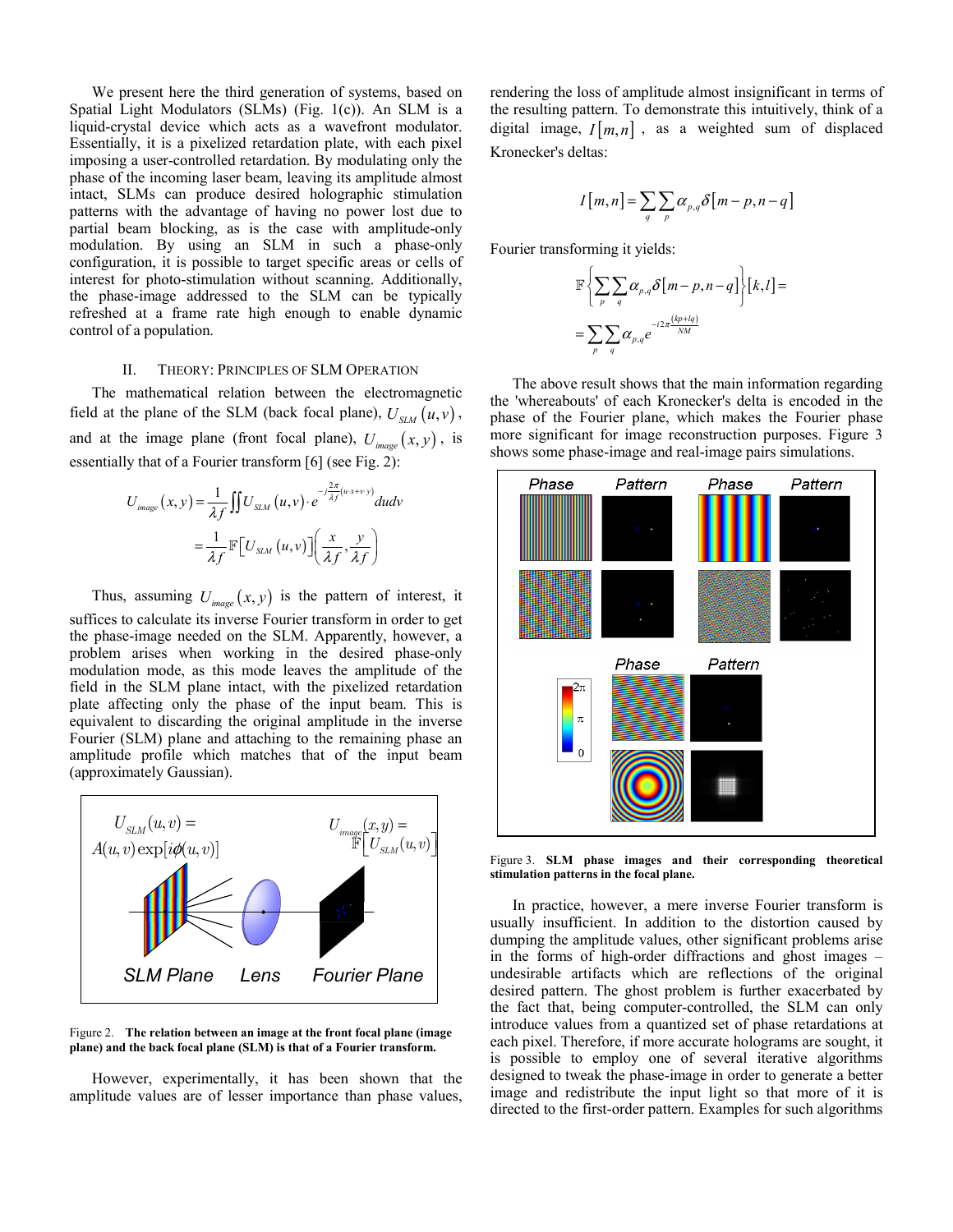are the Gerchberg-Saxton algorithm, the improved GSW algorithm proposed by Di Leonardo et al. [7] or the Generalized Adaptive Additive algorithm.

Another major noise sources in holographic illumination is the formation of speckles. Speckle-like variations cause the illuminated pattern to be nonuniform in appearance. Golan and Shoham [8] were recently able to overcome this problem by means of shifting and averaging (see Fig. 4).



Figure 4. **Speckle elimination by shift-averaging** (adapted from Golan & Shoham, Optics Express). Image of a spot before speckle elimination (*left*), and after speckle elimination (*right*).



Figure 5. **Schematic drawing of the one-photon optical setup**, which includes two laser sources emitting two different central wavelengths. The laser beam is first expanded via a beam expander, then diverted toward the SLM using a polarizing beamsplitter. The emerging beam is imaged onto the back focal plane of the objective lens, whereby it is focused at the plane of interest for stimulation.

## III. METHODS AND RESULTS

### *A. One-photon system*

In this system, a ForthDD ferroelectric SLM with a refresh rate of over 1kHz with two distinct phase levels was incorporated into an inverted microscope system. Two laser sources (DPSS  $\omega$  473 nm and  $\omega$  532 nm) were used for illumination. Figure 5 shows a schematic drawing of the system.

This system also has a relatively high diffraction efficiency. This, coupled with parallel stimulation and the fast refresh rate, yields a system with the theoretical capacity of stimulating about 1 million spikes per second, using only a few milliwatts of power, since each spike requires only a few nano-Joules of optical energy.

It should be noted that the size of the light spot at the focal plane is a critical parameter of the stimulation system. For individual cells stimulation, it is desirable to match or overshoot the size of a cell's soma. The spot size may be changed either by varying the beam diameter or the axial displacement, or by tiling adjacent spots.

Another possible use of such a double-laser system is timesharing of different wavelengths for simultaneous (or quasisimultaneous) activation of different light-sensitive ion channels, which should enable a more realistic control of the neural activity.

## *B. Moving to 3D: Two-photon system*

Multi-photon techniques have the advantage of inherent optical sectioning over single-photon techniques. In one-photon illumination, the illuminated volume extends considerably above and below the focus plane of interest, yielding undesired photo-activation or fluorescence in these areas and compromising axial resolution. In two-photon, the illumination volume is largely confined to the focus plane.



Figure 6. **Image of two-photon system.** As in the one-photon system, the beam is first expanded. It is then reflected off the SLM after a half-waveplate matches the polarization to the parallel nematic SLM. The SLM plane is then imaged onto the objective's back aperture (not shown), and then focused to the image plane.